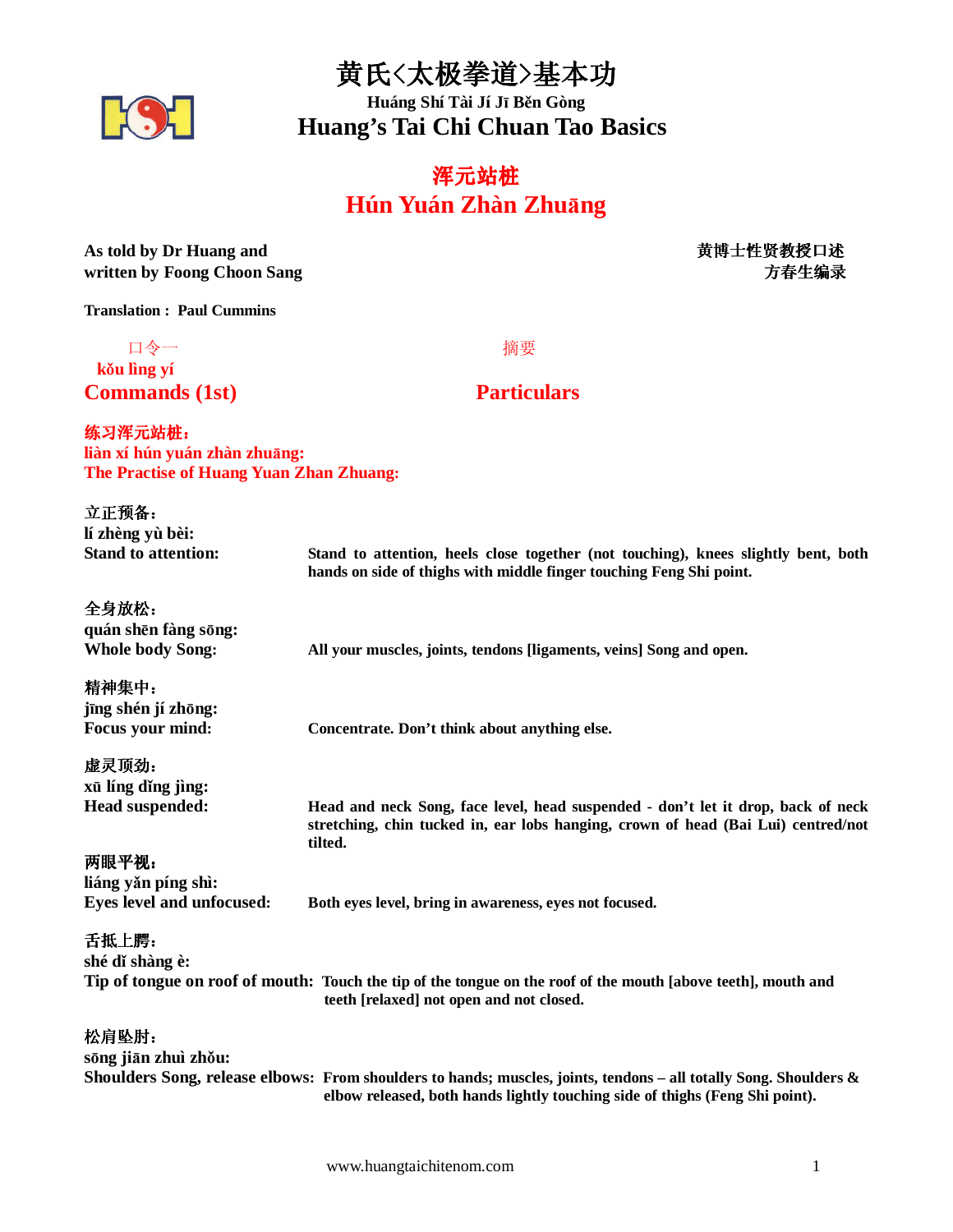含胸拔背: **hán xi**ō**ng bá bèi: Chest & shoulder blades flat: Chest naturally released but not closed, don't shrug or hunch shoulders, muscles at front of shoulders and shoulder blade muscles not tight but natural.**  腰胯尾闾收正: **ya**ō **kuà w**ě**i l**ǚ **sh**ō**u zhèng: Waist, Qua & Wei Li in correct position: Song waist and Qua, tuck in buttocks, bring in Qua, Perineum (Hui Yin point)** 

**centred, first 6 bones of the spine is the Wei Li (altogether there are 34 bones in the spine), tuck-in buttocks until Wei Li is straight.**  意守丹田: **yì sh**ǒ**u d**ā**n tián: Yi in Dan Tian: Mind (Yi) in Dan Tian. Position of Dan Tian is 1.3" below belly button & inside the body; closer to the belly button than the spine.**  膝盖慢慢弯下: **xí gài màn màn w**ā**n xià: Knees slowly bow: Upper legs Song, knees Song, automatic Song down, arms & body become shorter like a bow, fingers lightly touching thighs (Feng Shi point) & fingers don't move down, lower legs Song, ankles Song, step lightly on soles – like cotton.**  平均平稳松坐两脚: **píng j**ū**n píng w**ě**n s**ō**ng zuò liáng ji**ǎ**o: Song onto both legs – equally and steadily: Song onto both feet, don't press legs, Song onto bubbling well (Yong Quan) points, maintain centre.**  意由脚掌心升起: **Yì yóu ji**ǎ**o zh**ǎ**ng x**ī**n sh**ē**ng q**ǐ**:** 

**bubbling well point: Connect the previous command, Song onto bubbling well points, think Song up from soles & bubbling well points, through ankles, through lower legs, through knees, & upper legs, Qua, buttocks, waist, back, shoulders, arms, hands, neck, head, face.** 

#### 双脚慢慢站直:

**Yi comes up from** 

**Shu**ā**ng ji**ǎ**o màn màn zhàn zhì:** 

**Straighten both legs slowly: knees straighten about 90%, both arms straighten but slightly bowed, finger tips Song lightly on thighs (Feng Shi).** 

**Important points: Practise Hun Yuan Zhan Zhuang in the standing position. Use Song and Yi to achieve the following factors – calmness, centred, Song is fine, Open & Close, Yi & Qi is always present. It doesn't matter if still or moving, Hun Yuan Zhan Zhuang is always present. When doing Hun Yuan Zhan Zhuang there are different levels of requirements, depending on the level of standard.** 

 **What are the requirements for beginners:** 

**1) Always keep centre – head suspended and centred. 3 points (crown, perineum, bubbling well) connected in one line.** 

**2) Using Yi to bring Song – beginner's bodies do not have Song internally or externally. Beginner's bodies have no sense of Yi or Qi and cannot use Yi to achieve Song. The commands are used to help beginners to find Song. Beginners should use this method to train Song inside and outside the body, so that eventually when you think Song, it brings Song.**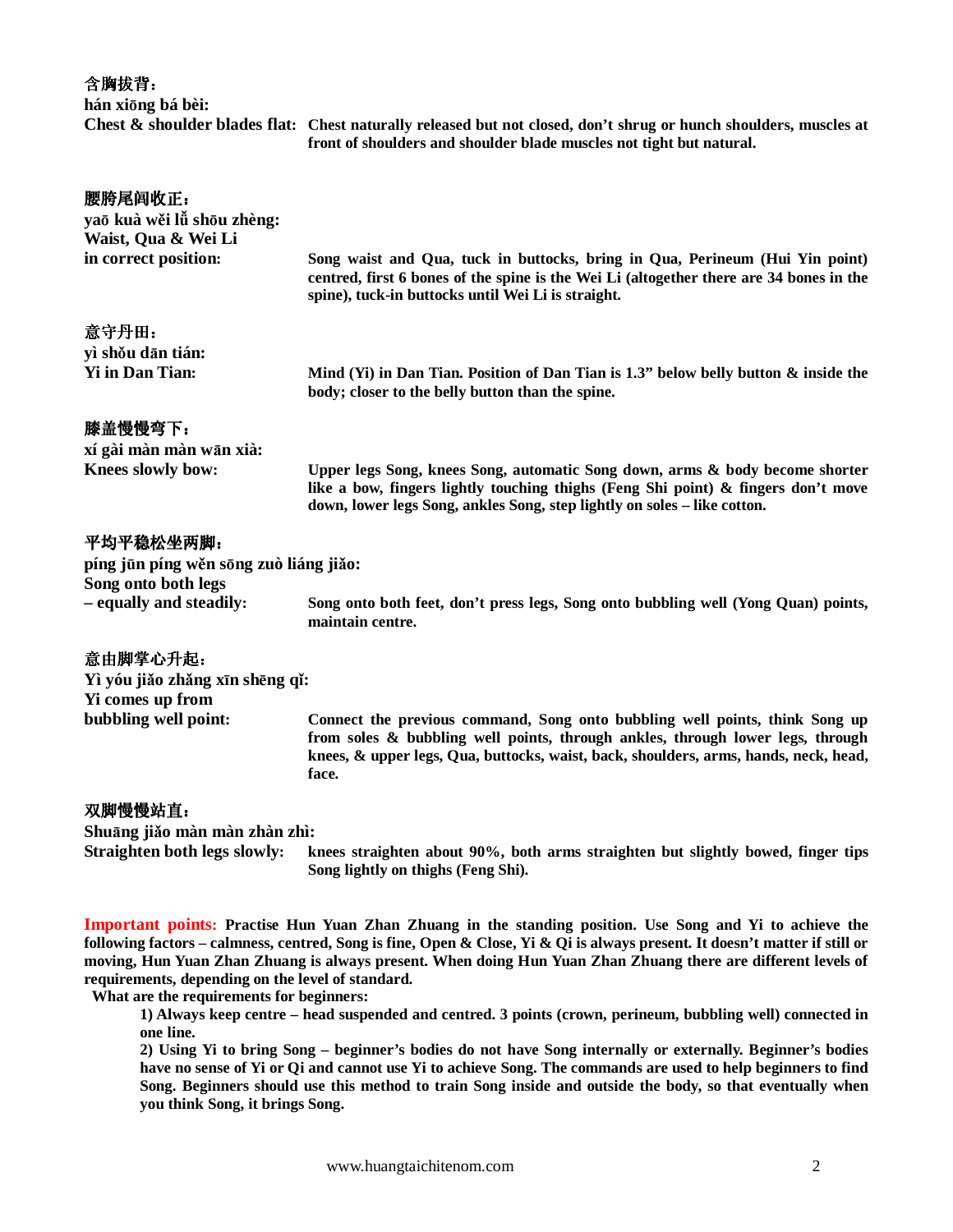**3) Up, down, open, close – body going up and down is training for stretching, contracting, opening and closing. To train Open and Close at a basic level you need to open awareness (Yi) , open energy (Qi), open body , close awareness, close energy, close body.** 

# **<** 口令二 **> k**ǒ**u lìng èr Commands (2nd)**

| sōng xià,                    | Song down,                                                                     | 松下,      |
|------------------------------|--------------------------------------------------------------------------------|----------|
| jīng shén fàng sōng,         | Mind Song,                                                                     | 精神放松,    |
| tóu, liàn fàng sōng,         | Head and face Song,                                                            | 头,脸放松,   |
| jing fàng sōng,              | Neck Song,                                                                     | 颈放松,     |
| jiān shou fàng sōng,         | Shoulders, arms and hands Song,                                                | 肩,手放松,   |
| xiōng, bèi fàng sōng,        | <b>Chest and back Song,</b>                                                    | 胸,背放松,   |
| yāo kuà, wěi lǚ fàng sōng,   | Waist and tailbone Song,                                                       | 腰胯尾闾放松,  |
| dà tuǐ, xì gài fàng sōng,    | <b>Upper legs and knees Song,</b>                                              | 大腿,膝盖放松, |
| xiǎo tuǐ jiǎo wàn fàng sōng, | Lower legs and ankles Song,                                                    | 小腿,脚腕放松, |
| yì sōng dào jiǎo zhǎng xīn,  | Yi Song down to bubbling well points, 意松到脚掌心,                                  |          |
| $q_1$                        | Uuuuuuuuuuuuup.                                                                | 起。。。     |
|                              | yì yóu jiǎo zhǎng xīn shēng qǐ, Yi comes up from bubbling well points, 意由脚掌心起, |          |
|                              |                                                                                |          |

|                      | $\mu$ γυα μαν znang xin sneng qi, 11 comes up n om σασσπης wen points, AM mare-cree |         |
|----------------------|-------------------------------------------------------------------------------------|---------|
| shēng zhìjiǎo wàn,   | Through ankles,                                                                     | 升至脚腕,   |
| xiǎo tuǐ, xì gài,    | Lower legs, knees,                                                                  | 小腿,膝盖,  |
| dà tuǐ, kuà, tún,    | Upper legs, Qua, buttocks,                                                          | 大腿,胯,臀, |
| yāo, bèi, jiān shǒu, | Hip, back, shoulders, arms, hands,                                                  | 腰,背,肩手, |
| yāo, bèi, jiān shǒu, | Neck, head, face.                                                                   | 颈,头,脸.  |

#### **Important points:**

**1) Command number 1 is traditional, harder to understand, commands are longer and slower. Yi can be broken but it is good to think of only one thing; to think Song, which is the goal.** 

**2) Command number 2 is basic, easier to understand, commands are short and faster. After practicing slow then going faster, it helps Yi connect.** 

# **Commands (3rd)**

**s**ō**ng ...xià... Sooooooong Doooooown** 松 …下………

**q**ǐ**... Uuuuuuuuuuuup** 起………

 **[repeat 3rd Command several times]** 

**Important points : Song down and Song up. Once you Song, the whole body is Song and can not be stopped, so then Yi is connected. (Those who have had more training can feel this).**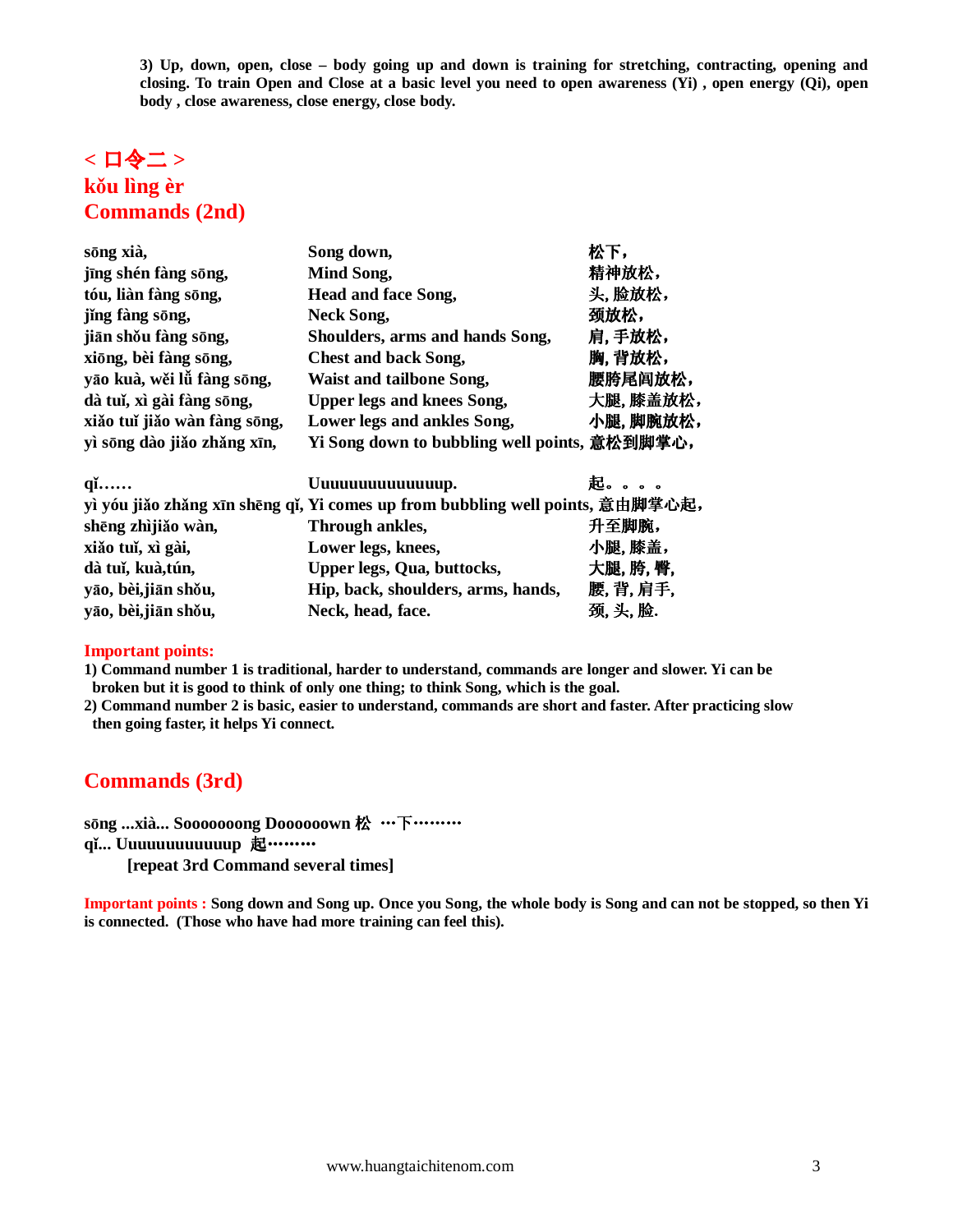# 开合脚 **k**ā**i hé ji**ǎ**o Open & Close Legs**

# **Commands Particulars**

### 立正屈膝松下

**lí zhèng q**ū **xì s**ō**ng xià: Stand to attention,** 

**release knees, Song down: At attention, heels close together, both knees slightly bent, both hands parallel to side of thighs.** 

### 练习开脚:

**liàn xí k**ā**i ji**ǎ**o: The Practise of Open Legs:** 

### 1,松坐右脚:

**yí, s**ō**ng zuò yòu ji**ǎ**o: 1. Song onto right leg: Use Yi to Song whole body, use Song to sit on right leg, use Yi to focus the Song.** 

## 2,左脚轻,脚跟翘起,脚跟转正:

**èr, zu**ǒ **ji**ǎ**o q**ī**ng, ji**ǎ**o g**ē**n qiào q**ǐ**, ji**ǎ**o g**ē**n zhu**ǎ**n zhèng:** 

**2. Left leg empty, lift heel slightly, turn heel to** 

 **straighten foot: Left leg must be very light at this moment, especially left Qua must Song open, don't move toes;turn heel out.** 

3,左分脚: **s**ā**n, zu**ǒ **f**ē**n ji**ǎ**o: 3. Open left leg: Left leg slides one step to width of shoulders.** 

## 4,腰胯转右,松坐左脚:

- **sì, y**ā**o kuà zhu**ǎ**n yòu, s**ō**ng zuò zu**ǒ **ji**ǎ**o:**
- **4. Waist & Qua turn right,**

**Song onto left leg: Bring weight slowly to left leg, use Yi to sit with Song onto left leg when adjusting centre, turn waist 45°.** 

## 5,腰胯转正,右脚尖转正:

**w**ǔ**, y**ā**o kuà zhu**ǎ**n zhèng, yòu ji**ǎ**o ji**ā**n zhu**ǎ**n zhèng:** 

**5.Waist & Qua turn back,** 

**right toes turns in: Waist and Qua turn to front, at same time use heel as pivot to bring right toes in [feet will now be parallel].** 

6,松下: **liù, s**ō**ng xià:** 

**6. Song down: Make the whole body Song and Song [equally] onto both legs.**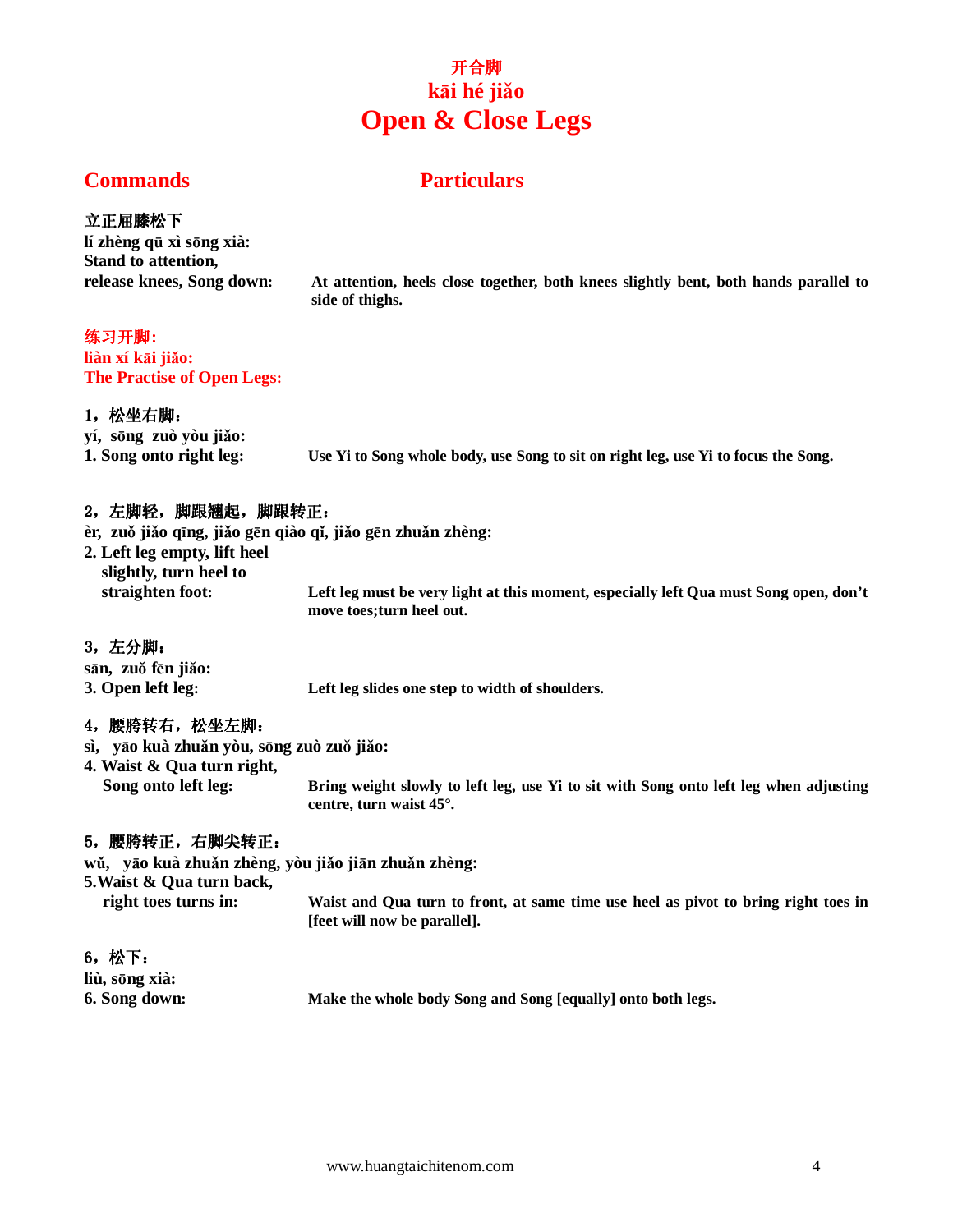#### 练习合脚: **liàn xí hé ji**ǎ**o The Practise of Close Legs:**

#### 1,松坐右脚:

| yí, sōng zuò yòu jiǎo:<br>1. Song onto right leg: | Use the concept of Yi to sit with Song onto right leg.                                                       |
|---------------------------------------------------|--------------------------------------------------------------------------------------------------------------|
| 2, 左脚尖开:                                          |                                                                                                              |
| èr, zuŏ jiǎo jiān kāi:                            |                                                                                                              |
| $2.54$ to $4.400$ anon.                           | بالمعرضا والمطالبينا الأفاك المتمط والملاحظ والمعارض وممارك والمستراة والمستحدث والمستراة والمستراة المستراة |

**2. Left toes open: Use left heel as pivot, then left toes open [toes turn out about 30°] but body and Qua doesn't move.** 

## 3,腰胯转左,松坐左脚,右脚跟起:

**s**ā**n, y**ā**o kuà zhu**ǎ**n zu**ǒ**, s**ō**ng zuò zu**ǒ **ji**ǎ**o, yòu ji**ǎ**o g**ē**n q**ǐ**:** 

**3. Waist & Qua turn left, Song onto left leg, right heel lifts up: Waist and Qua turn left 45°, move forward, use the concept of Yi to sit with Song onto left leg, right leg is light and right heel automatically comes up.** 

# 4,腰胯转正,右脚跟转正:

**sì, y**ā**o kuà zhu**ǎ**n zhèng, yòu ji**ǎ**o g**ē**n zhu**ǎ**n zhèng:** 

| 4. Turn waist, Qua & right |                                                                                      |
|----------------------------|--------------------------------------------------------------------------------------|
| heel to original position: | body, waist and Qua turn [using Song] to original starting position, right heel goes |
|                            | back to original starting position [i.e. heel turns in].                             |

#### 5,收右脚,松下:

**w**ǔ**, sh**ō**u yòu ji**ǎ**o, s**ō**ng xià:** 

**5. Slide right foot** 

**& Song down: right heel slides back, heels close together, ready to stand at attention, sit with Song onto both legs equally.** 

#### 6,双脚慢慢站直:

**liù, shu**ā**ng ji**ǎ**o màn màn zhàn zhí:** 

**6. Straighten both legs slowly: about 90% straight is standard.** 

**Important Points: For Open & Close Legs, both parts have 6 separate movements, the emphasis is on the lower part of the body. When you do the movements correctly you will achieve the following goals:-** 

- **1) Training the relationship between body centre and weight centre when moving.**
- **2) The application of separation of full or empty in each leg**
- **3) The application of Song in the joints of the Qua, knees and ankles.**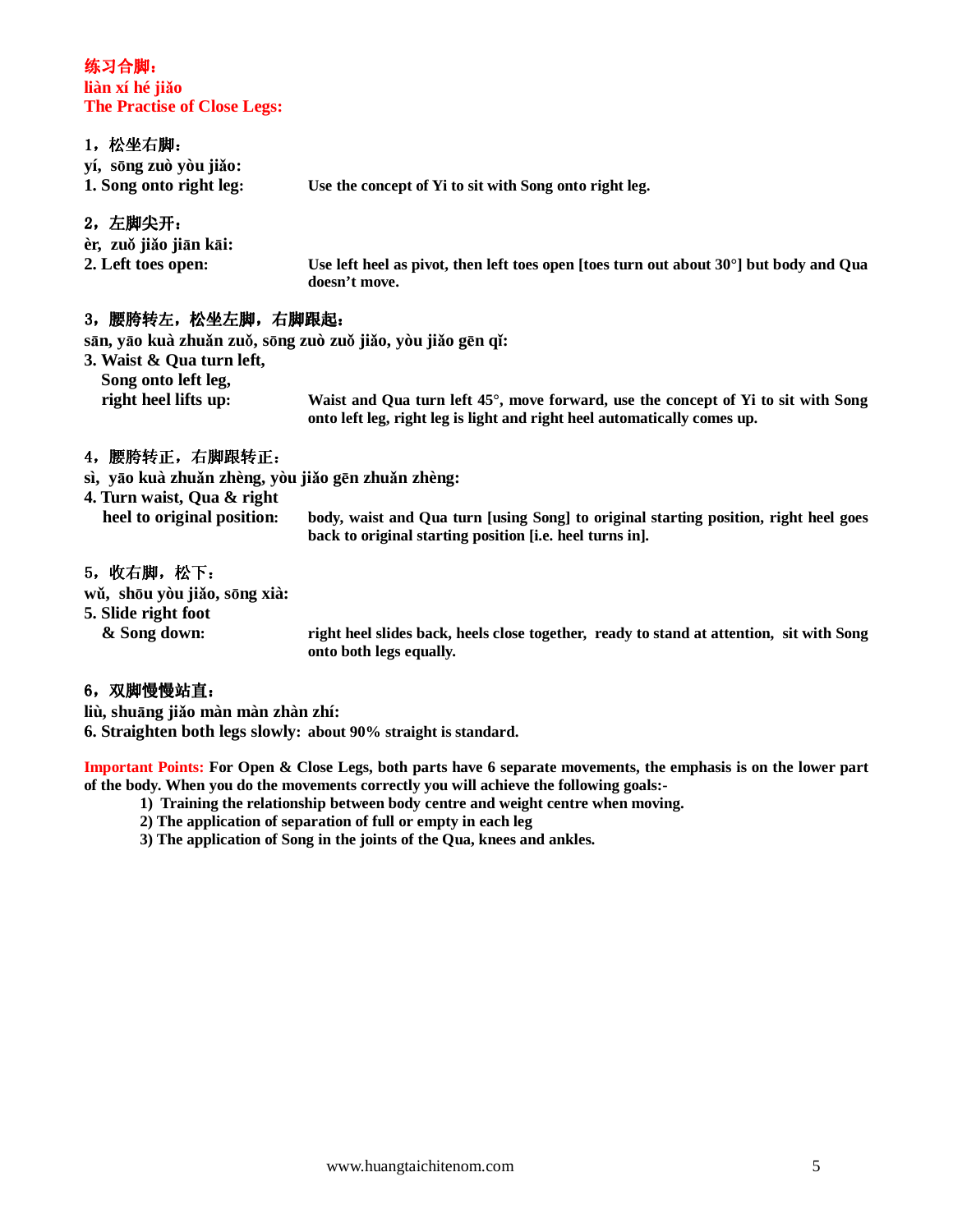# **Glossary**

- **Bai Hui acupuncture point GV20 'Hundreds meeting' point on crown of the head Feng Shi - acupuncture point GB31 on the midline of the outside of the thigh where middle fingers touch when arms are extended Hui Yin - acupuncture point CV1, the Perineum Song - release/relax/soft/sink, there is no correct English word Dan Tian - the physical centre of gravity located in the abdomen three finger widths below and two finger widths behind the navel. Qi - energy Qua - hip joints Yi - awareness/mindfulness/concentration**
- **Wei Li 6 spine bones of the tailbone (coccyx)**
- **Yong Qua Bubbling or Gushing Well, acupuncture point KI1 on sole of foot about a third of the distance from the webs of the toes to the heel**

**NB: This is a basic translation by me with the help of Chew Tiek Chuan, Lim Jit King & Sumanasena. An official version with the commands in Pinyin will be done at a latter date. Additional notes by me are bracketed with [ ] and I have added the glossary. Paul Cummins. 17th Sept 2008** 

**[FIN]**